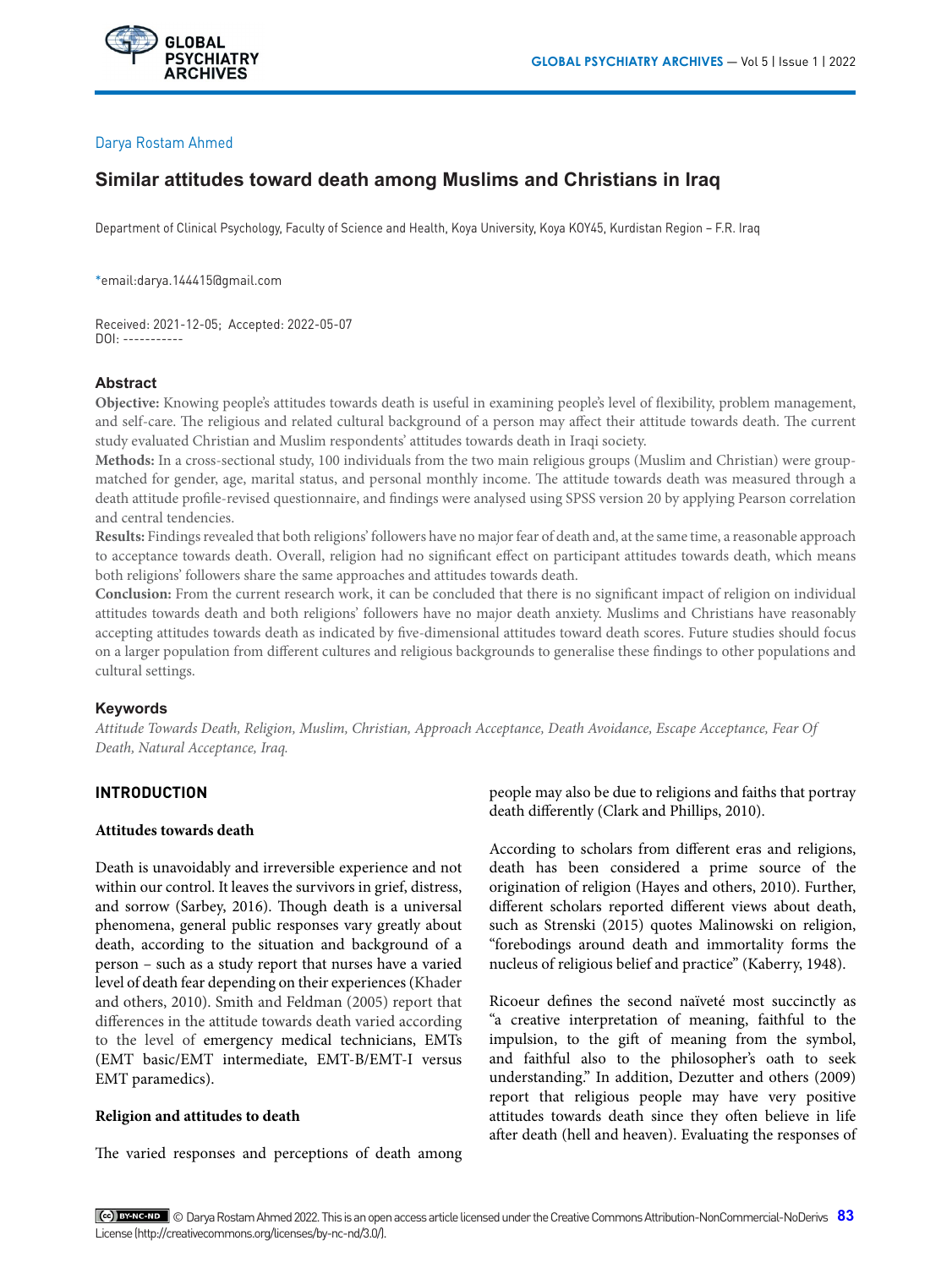followers of different religions of the world such as Greek, Hindu, Christian, Mesopotamian, Islam, and Egyptian revealed that religious belief systems interlink spiritual aspects with physical and psychological views of death (Byrne and Morgan, 2020; Dezutter and others, 2009). Religions have developed a belief system concerning the dead, their likely fate after death, strategies for caring for the corpse, giving the dead new status, finding ways to fill their vacated roles, reaffirming communal togetherness, and re-establishing and comforting the bereaved. Religious institutions and faiths often encourage believers to ponder death and develop knowledge about comprehending and coping with it. Religion established to the concept of salvation, reincarnation, heaven, hell, and rites to deal with death. Religion impacts people's attitudes regarding death-related topics such as euthanasia, suicide, and capital punishment, in addition to dealing with death (Kearl, 1989). Every religion has ideas around mortality and explanations of death that are firmly routed in teachings and pursuit of faith for a believer.

# **Christianity and death**

Christianity is a monotheistic religion based on Jesus Christ's life and teachings, and the books of the Old and New Testament. There is a significant corpus of written material on faith, tradition, and ritual and the end of life due to the growth of the Christian faith and teaching over two millennia. The Ars Moriendi, or 'The Art of Dying Well,' was issued by the Roman Catholic Church six centuries ago (Vogt, 2004).

The established association between mortality and religion is evident, according the fact that most Christian views associates the pursuit of eternal life with God at the centre of belief. The Ars Moriendi was published in the 1400s to guide Christian families in planning and creating a pleasant death. It warned against faithlessness, despair, impatience, vanity, and avarice as well as other temptations (Thornton and Phillips, 2009; Leget, 2007).

# **Islam and death**

In Islam, the universality of death is emphasised in the Holy Qur'an (Qur'an 3:156, 3:185, 29:57, and 39:42), and one might infer from its teachings that the moment of death (al Mawât) is when the soul (al ru; sometimes used interchangeably with al nafs meaning self) is separated from the soulless body (al Mawât). However, neither the Qur'an nor the Sunnah has a specific definition of death or a description of how to discern al ru's departure at al Mawât. Islam explains death as not the ultimate end but only the termination of physical life on earth and a beginning of everlasting life in Allah's realm. Significantly,

## **Aims and objective**

This paper investigates whether respondents' religious affiliation affects their attitudes towards death. The following hypothesis were proposed.

H1: Religion affetcs individual attitudes towards death.

H2: Religion doesn't affect individual attitudes towards death.

# **METHODS**

## **Selection criteria and samplings**

A cross-sectional study was carried out in the cities of Erbil, Koya, and Sulaymaniyah, Iraq. Selected individuals should be in a good mental and physical health, must be a follower of either Islam or Christianity and must currently not be on medication or suffer any chronic medical condition. The exclusion criteria included followers of other religions and population with chronic disabilities, such as those suffering from mental health problems, substance abuse disorder, and chronic physical diseases.

Subjects of both groups have an unbiased and equal probability of being chosen and representing the population. Muslims who participated in this study were Sunnis and followers of the Imam Al-Shafi'i doctrine, and the Christians were all Assyrians.

#### **Mental health assessment**

The mental status of the participant was assessed by the trained psychologists. According to the standard procedure, individuals were assessed for anxiety symptoms such as fear of dying, hand trembling, and cold/hot sweats using Beck's Depression Inventory.

# **Death attitude**

The **Death Attitude Profile–Revised (DAP-R)** is a 32 item scale, a self-reported scale that uses a seven-point Likert scale to measure respondents' attitudes towards death. This questionnaire is assigned in five dimensions: "Fear of death, death avoidance, neutral acceptance, approach acceptance, escape acceptance". Questions were offered in two languages: English (since some of the participants studied in English and had lived in Englishspeaking countries), and Kurdish, and were validated by three experts in the concerned field.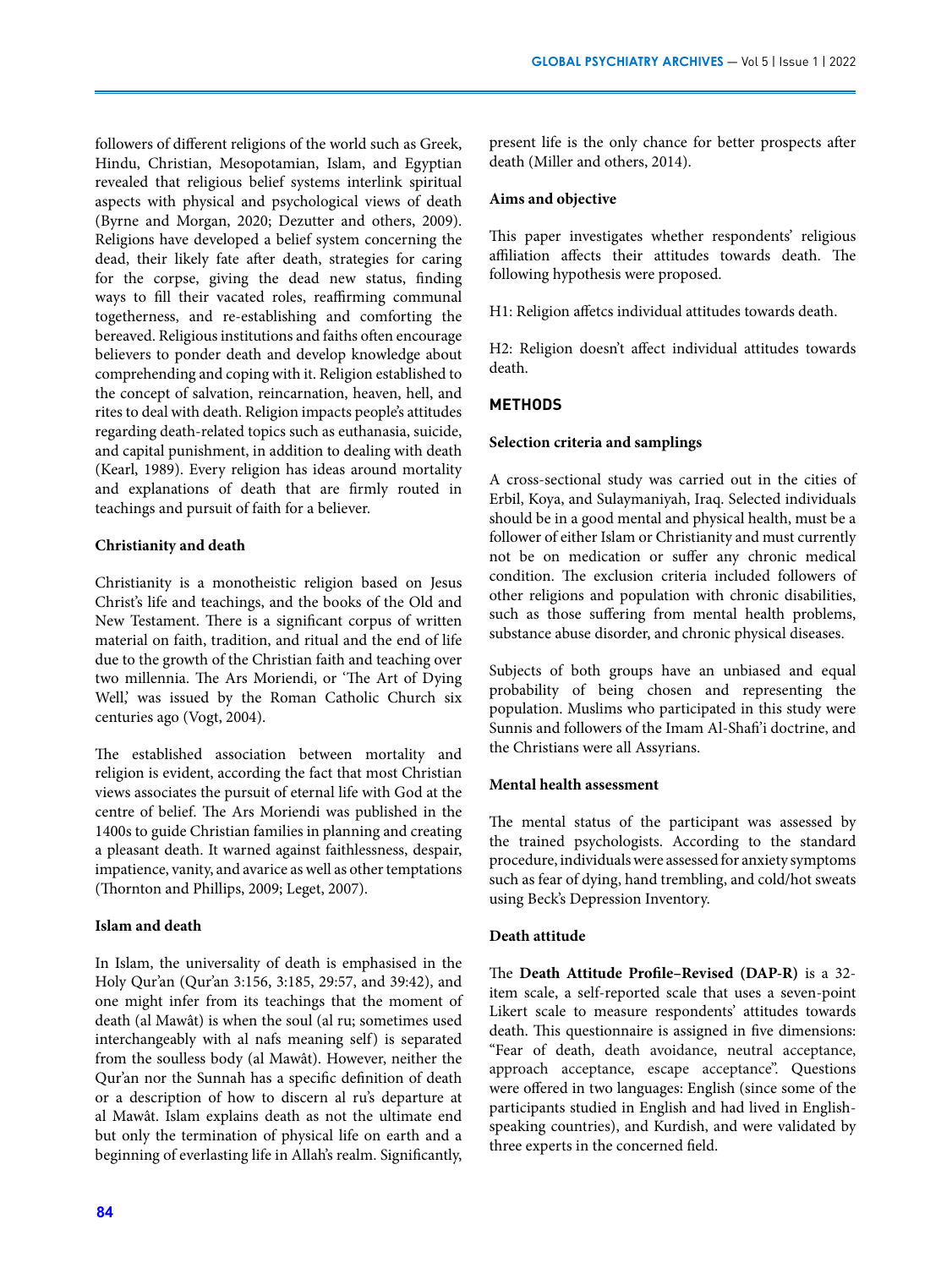#### **The scale, questions, and calculation**

The scale consists of 32 questions that can be divided into five subscales to determine respondents' *fear of death* (negative thoughts and feelings about death, questions 1, 2, 7, 18, 20, 21, and 32), *death avoidance* (avoiding thoughts of death as much as possible, questions 3, 10, 12, 19, and 26), *neutral acceptance* (death is neither welcomed nor feared, questions 6, 14, 17, 24, and 30), *approach acceptance* (death is viewed as a passageway to a happy afterlife, questions 4, 8, 13, 15, 16, 22, 25, 27, 28, and 31), and *escape acceptance* (death is viewed as an escape from a painful existence, questions of 5, 9, 11, 23, and 29).

Answers to questions are scored based on a Likert scale from 1 (strongly disagree) to 4 (undecided), to 7 (strongly agree).

The average score of each section is used for evaluation.

| Serial number with dimensions | Questions                                                                      |  |  |
|-------------------------------|--------------------------------------------------------------------------------|--|--|
| $1-FD$                        | Death is no doubt a grim experience.                                           |  |  |
| $2-FD$                        | The prospect of my death causes anxiety in me.                                 |  |  |
| $3-AD$                        | I avoid death thoughts at all costs.                                           |  |  |
| $4 - AA$                      | I believe that I will be in heaven after I die.                                |  |  |
| $5 - EA$                      | Death will bring an end to all my troubles.                                    |  |  |
| $6 - NA$                      | Death should be viewed as a natural undeniable and unavoidable event.          |  |  |
| $7-FD$                        | I am disturbed by the finality of death.                                       |  |  |
| $8 - AA$                      | Death is an entrance to a place of ultimate satisfaction.                      |  |  |
| $9 - EA$                      | Death provides an escape from this terrible world.                             |  |  |
| $10 - AD$                     | Whenever the thought of death enters my mind, I try to push it away.           |  |  |
| 11-EA                         | Death is deliverance from pain and suffering.                                  |  |  |
| $12 - AD$                     | I always try not to think about death.                                         |  |  |
| $13 - AA$                     | I believe that heaven will be a much better place than this world.             |  |  |
| $14 - NA$                     | Death is a natural aspect of life.                                             |  |  |
| $15 - AA$                     | Death is a union with God and eternal bliss.                                   |  |  |
| $16 - AA$                     | Death brings a promise of a new and glorious life.                             |  |  |
| $17 - NA$                     | I would neither fear death nor welcome it.                                     |  |  |
| $18-FD$                       | I have an intense fear of death.                                               |  |  |
| $19 - AD$                     | I avoid thinking about death altogether.                                       |  |  |
| 20-FD                         | The subject of life after death troubles me greatly.                           |  |  |
| $21-FD$                       | The fact that death will mean the end of everything as I know it frightens me. |  |  |
| $22 - AA$                     | I look forward to a reunion with my loved ones after I die.                    |  |  |
| $23 - EA$                     | I view death as a relief from earthly suffering.                               |  |  |
| 24-NA                         | Death is simply a part of the process of life.                                 |  |  |
| $25 - AA$                     | I see death as a passage to an eternal and blessed place.                      |  |  |
| 26-AD                         | I try to have nothing to do with the subject of death.                         |  |  |
| $27 - AA$                     | Death offers a wonderful release of the soul.                                  |  |  |
| $28 - AA$                     | One thing that gives me comfort in facing death is my belief in the afterlife. |  |  |
| $29 - EA$                     | I see death as a relief from the burden of this life.                          |  |  |
| 30-NA                         | Death is neither good nor bad.                                                 |  |  |
| $31 - AA$                     | I look forward to a life after death.                                          |  |  |
| 32-FD                         | The uncertainty of not knowing what happens after death worries me.            |  |  |

Note: approach acceptance (AA), fear of death (FD), escape acceptance (EA), neutral acceptance (NA), death avoidance (AD).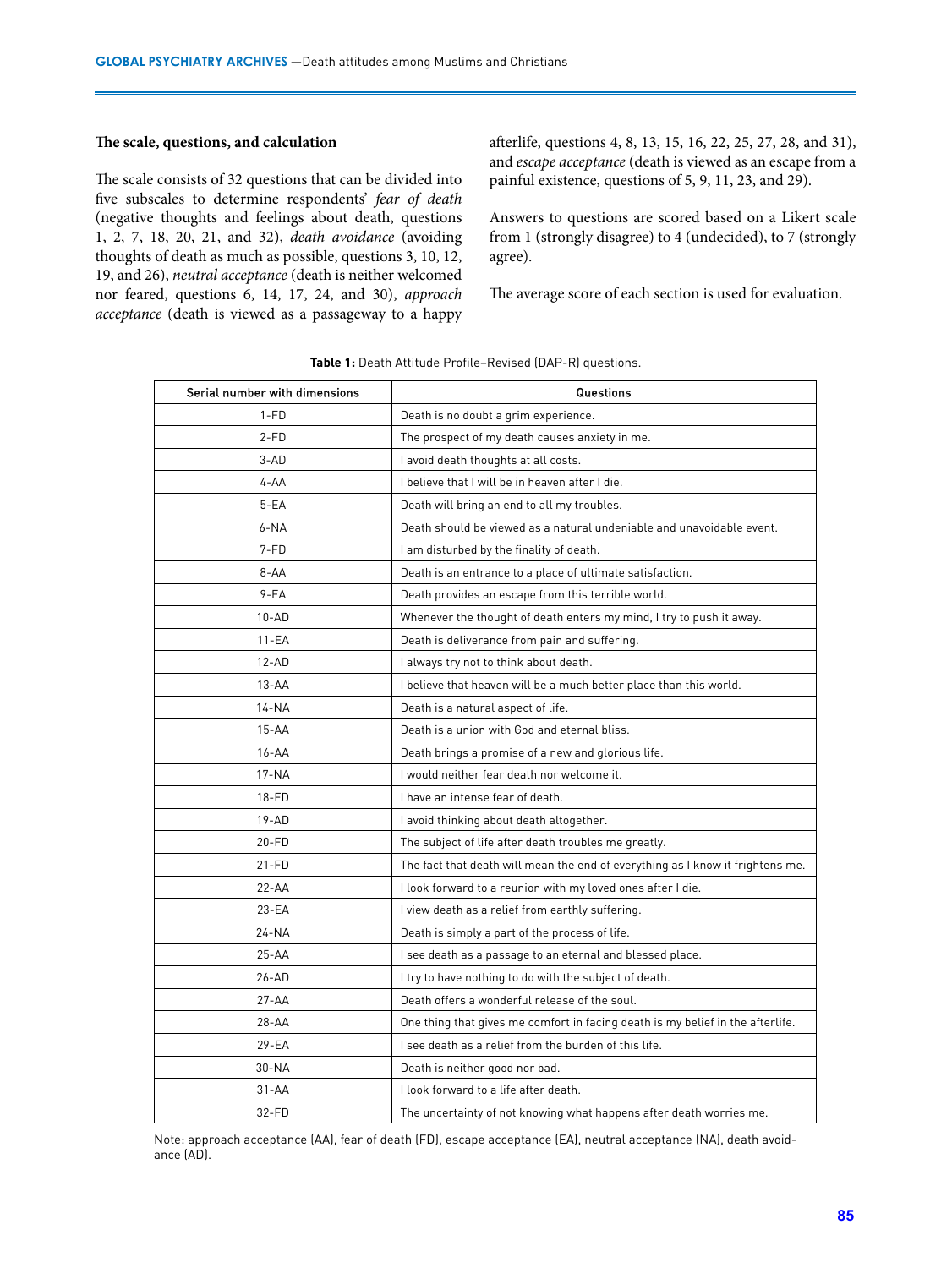#### **Statistical analysis**

With the help of SPSS Version 20, the central tendency was used to compare the attitudes of Muslims and Christians to analyse the overall relationships between religion and attitudes towards death. Pearson correlation tests were applied to assess the relationship between individual variables.

## **RESULTS**

After screening 150 individuals, a total of 100 (52 Muslims and 48 Christians) individuals were selected for the current study to enable group matching of the abovementioned demographic variables.

Table 3 provides the comparison of subscales of the death attitude profile between Muslims and Christians, statistical descriptions includes ranges, means, and standard deviations normalised by the number of questions in individual subdimensions. The mean value shows the central tendency of the variables and standard deviation.The deviation is a measure of how dispersed data is in relation to the mean.

After normalising for the number of question per dimension (division by the number of questions per dimension) the following averages resulted: mean value (M) and standard deviation (SD) for the variable fear of death (FD) in Christians (M=4.14, SD=2.85) and Muslim  $(M=3.22, Std. D=0.93)$ , approach acceptance  $(AA)$ Christians ( $M=3.36$ , Std. D=1.44) and Muslim ( $M=3.24$ , SD=1.02), escape acceptance (EA) Christian (M=4.32,  $SD=3.88$ ) and Muslim  $(M=3.47, SD=1.59)$  neutral acceptance (NA) Christian (M=3.10, SD=0.89) and Muslim (M=4.68, Std. D=2.741), death avoidance(DA) Christian  $(M=4.68, SD=0.99)$  and Muslim  $(M=2.67,$ SD=1.53). None of the variables were significantly different between different religions (p>0.1).

|                       | Parameter           | Frequency                                                  | Percentage |
|-----------------------|---------------------|------------------------------------------------------------|------------|
| Gender                | Male                | 46                                                         | 46.0%      |
|                       | Female              | 54                                                         | 54.0%      |
|                       | $18 - 30$           | 60                                                         | 60.0%      |
| Age                   | $31 - 42$           | 22                                                         | 22.0%      |
|                       | $43 - 60$           | 18                                                         | 18.0%      |
| <b>Marital status</b> | Married             | 51                                                         | 51.0%      |
|                       | Single              | 49                                                         | 49.0%      |
|                       | $<$ 150,000 IQD     | 25                                                         | 25.0%      |
|                       | 150,000-400,000 IQD | 39                                                         | 39.0%      |
| Income                | 400,000-700,000 IQD | 32<br>>700,000 IQD<br>4<br>52<br>Muslim<br>48<br>Christian | 32.0%      |
|                       |                     |                                                            | 4.0%       |
|                       |                     |                                                            | 52.0%      |
| Religion              |                     |                                                            | 48.0%      |

**Table 2:** demographic characteristics of the participants

**Table 3:** Comparison of subscales of the death attitude profile between Muslims and Christians (man values of dimension scores, individual questions marked from 1 (strongly disagree) to 4 (undecided), to 7 (strongly agree).

|                                    | N         |        | Mean      |        | <b>Std. Deviation</b> |        |
|------------------------------------|-----------|--------|-----------|--------|-----------------------|--------|
| Religion                           | Christian | Muslim | Christian | Muslim | Christian             | Muslim |
| dimensions                         |           |        |           |        |                       |        |
| Fear of death (7 questions)        | 48        | 52     | 29.02     | 22.52  | 19.963                | 6.884  |
| Approach acceptance (10 questions) | 48        | 52     | 33.58     | 32.44  | 14.474                | 10.178 |
| Escape acceptance (5 questions)    | 48        | 52     | 21.60     | 17.35  | 19.424                | 7.951  |
| Neutral acceptance (5 questions)   | 48        | 52     | 15.60     | 23.42  | 4.433                 | 13.679 |
| Death avoidance (5 questions)      | 48        | 52     | 18.67     | 13.35  | 4.948                 | 7.677  |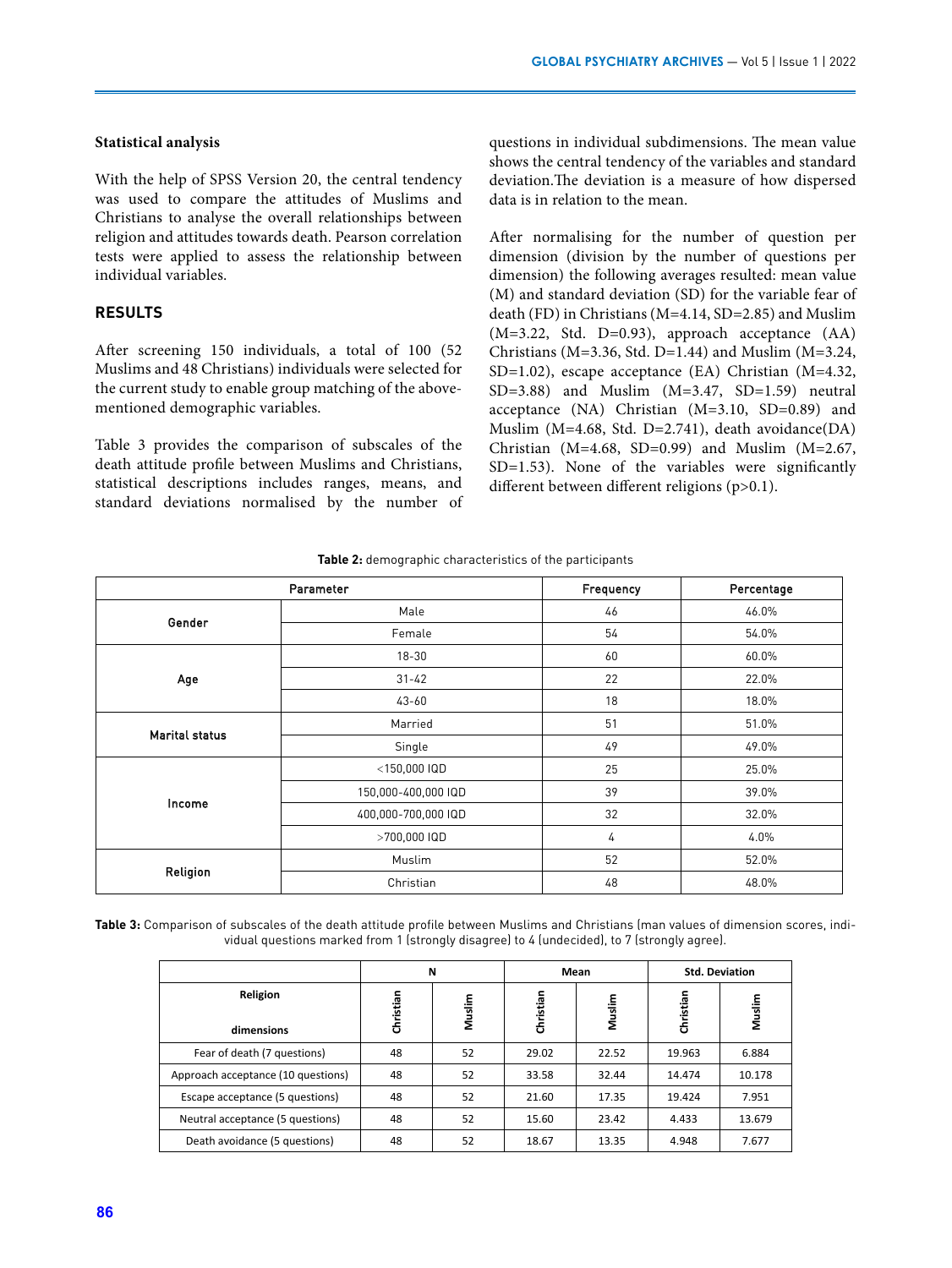#### **DISCUSSION**

The topic of the present study is unique and has never been studied in Iraq or anywhere else in the Middle East. A cross-sectional survey was conducted among the Muslim and Christian participants to assess the attitudes towards death by religion.

Both groups had a reasonable attitude toward death, as indicated by mean scores around 4, in other words, undecided. Both religions followers' mean value and standard division were around 4, in other words, undecided for the variable fear of death (FD), indicating that neither Muslims nor Christians are extremely afraid of death. Meanwhile, both Muslims and Christians were slightly opposed to approach acceptance (AA). Individuals with higher scores in AA may consider death to be a bridge toward a joyful life as a result of the individual's belief in life after death and rewards in the afterlife and may have a positive relationship with psychological well-being and a negative relationship with depression. When people think about death, they may seek a healthy way to cope and adapt themselves to the fear of dying or thinking about death (Menzies, Sharpe, and Dar-Nimrod, 2019). Considering that both groups were opposed to the ideals of escape acceptance (EA), both followers have no way of escaping death and vice versa. However, both Muslim and Christian values were against the variable of death avoidance (AD), which means that neither group is avoiding the truth of death, also AD refers to the strategies people utilise to avoid speaking and thinking about death in an effort to decrease death anxiety (Nozari and Dousti, 2013). According to the current study's findings, both Muslims and Christians share the same or similar attitudes regarding death. This finding is congruent with the results of Wong and others (2015), who concluded that religion has little effect on people's attitudes and behaviours regarding death (Wong, 2015).

The relationship between a person's attitudes towards death is significantly related to their attitudes towards life. The theories suggests a strong relationship between death attitudes, fulfilment in life, and the ability to accept one's past as meaningful. Moreover, research has shown evidence supporting these theories (Parker, 2013). Though it is widely expected that religiosity plays a vital role in making a difference in individuals' attitudes towards death (Dezutter and others, 2009), the data in the present study indicates no significant difference in death attitudes among both religious faiths. One study suggested that age has a greater influence on death anxiety and fear, which changes attitudes towards death (Thorson and others, 1997). Therefore, the alternative hypothesis is rejected on

the basis of this result which stated that religion affects a person's attitude toward death, while on the other hand the null hypothesis was accepted that states that religion does not have any effect on the individual attitude towards death.

Furthermore, no obvious pattern of association between religious belief and death dread has been identified. It interacts with various circumstances, including religion, cultural history, and situational setting. Almostadi (2018) suggests that vulnerable individuals, like people diagnosed with cancer and their loved ones, emphasise the significance of a comprehensive therapeutic approach that includes a spiritual component. Nurses, who spend more time with cancer patients and other healthcare workers, understand the importance of this comprehensive approach. Nurses can provide much-needed education and emotional support to patients and families and make the necessary referrals by proactively discussing common topics around death and grief with patients.

Regardless of religious belief, death anxiety appears to be a practically universal feeling among cancer patients. Besides this, Afolabi (2014) suggests that culture, hospices, medications, death education, psychotherapy, philosophical belief system, and a suitable environment with proper infrastructure are all used to alleviate or lessen the fear of death. Religion is primarily recommended in this study as a tool for adults to meet several fundamental psychological requirements, such as facing impending mortality, finding and maintaining a sense of meaning and value in life, and accepting the unavoidable losses of old age. But Morris and McAdie (2009) suggested that religion does not affect five personality factors (dominance, liveliness, warmth, apprehension, and sensitivity), general well-being, and death anxiety (Morris & McAdie, 2009).

### **LIMITATION AND RECOMMENDATION**

This study cannot be overgeneralised for all Muslims and Christians because it has focused mainly on Iraqi society. But studies report that culture may influence death anxiety (Hui and Fung, 2008). Therefore, the culture of the individual may affect the religious affiliation and attitudes to death. In addition to this, it should also be noted that followers of different beliefs might internalise or interpret the same religious concepts very differently. Therefore, future studies should test whether these findings are generalised to other groups. Further studies should include a larger sample size and should also be conducted within different religious groups and subgroups and should include diverse cultures and beliefs to expand the results and broaden the research into attitudes towards death.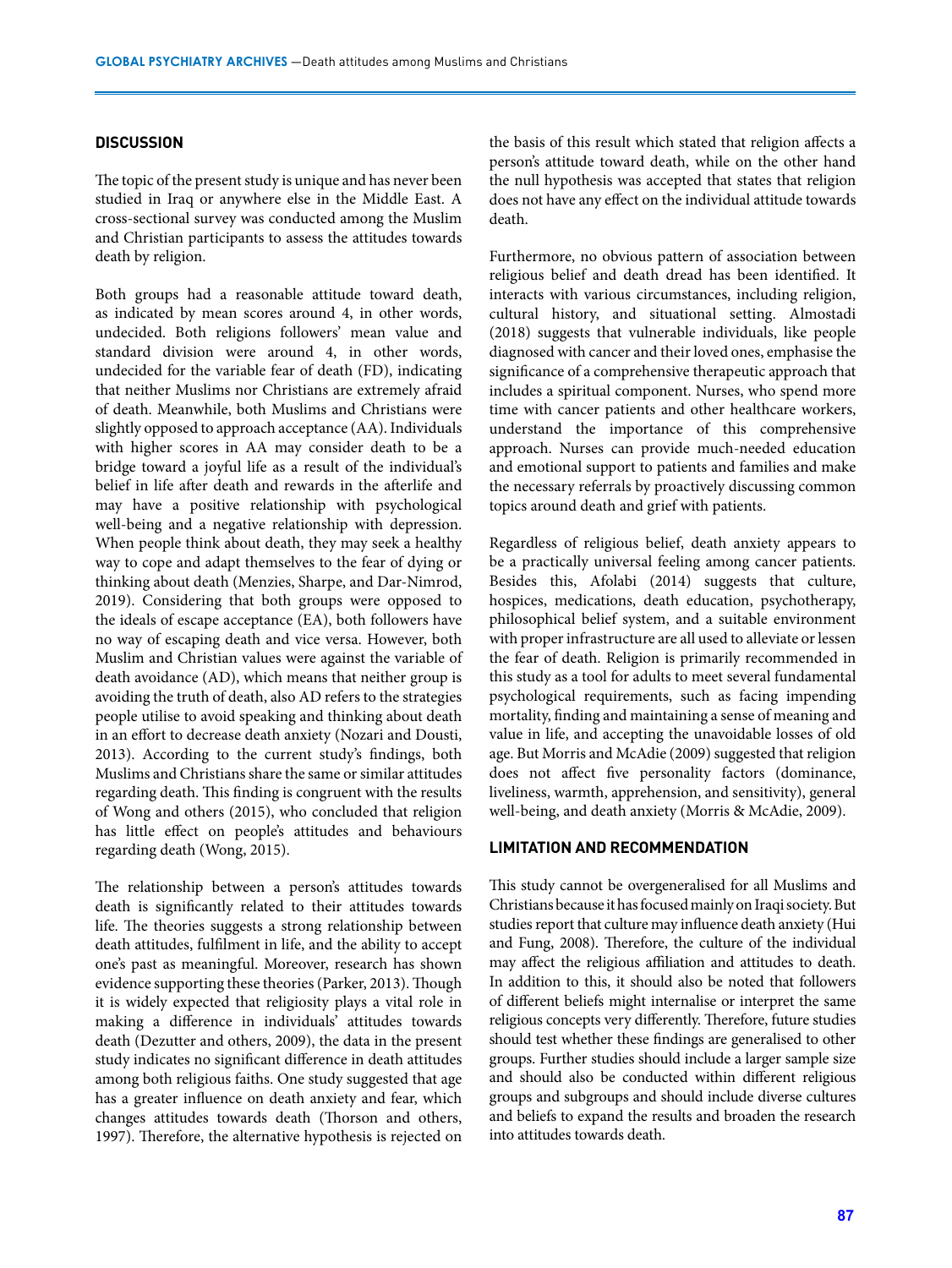# **CONCLUSION**

Investigating death attitudes is helpful to examine people's level of resilience, self-care, and the way of coping with life. The current study concluded that the individual's religion does not change a person's attitudes towards death.

#### **Acknowledgments**

I would like to convey my appreciation to the participants and my colleagues who gave their time to support this research, as well as to Professor Reinhard Heun for his constructive comments.

**Conflict of interest**: The author has no conflict of interest to disclose.

**Funding disclosures**: I certify that no funding has been received for the conduct of this study.

**Guarantor of submission:** The corresponding author is the guarantor of submission.

**Ethical approval**: An ethical committee has approved the present study from Kscien Organization for Scientific Research for conduction in Iraq-Erbil.

**Informed consent:** The author received written consent from the participants to participate in this study.

#### **REFERENCES**

Afolabi, B., Olatunji, A. and Olatunji, S., 2014. Religion as a predictor of death anxiety among adults in Ekiti State, Nigeria. Nigeria (September 18, 2014).

Almostadi, D., 2018. The Moderating Effect of Religion on Death Distress and Quality of Life between Christian Cancer patients in the United States with Muslim cancer patients in Saudi Arabia.

Beck, A.T., Steer, RA and Brown, G.K., 1996. Beck depression inventory (BDI-II) (Vol. 10, p. s15327752jpa6703\_13). London, UK: Pearson.

Byrne, C.M. and Morgan, D.D., 2020. Patterns of religiosity, death anxiety, and hope in a population of community-dwelling palliative care patients in New Zealand—what gives hope if religion can't?. American Journal of Hospice and Palliative Medicine®, 37(5), pp.377-384.

Clark, K. and Phillips, J., 2010. End of life care: The importance of culture and ethnicity. Australian Family Physician, 39(4), pp.210- 213.

Dezutter, J., Soenens, B., Luyckx, K., Bruyneel, S., Vansteenkiste, M., Duriez, B. and Hutsebaut, D., 2009. The role of religion in death attitudes: Distinguishing between religious belief and style of processing religious contents. Death Studies, 33(1), pp.73-92.

Hayes, J., Schimel, J., Arndt, J. and Faucher, E.H., 2010. A theoretical and empirical review of the death-thought accessibility concept in terror management research. Psychological Bulletin, 136(5), p.699.

Hui, V.K.Y. and Fung, H.H., 2008. Mortality anxiety as a function of intrinsic religiosity and perceived purpose in life. Death Studies, 33(1), pp.30-50.

Kaberry, P. M. (1948). Magic, Science and Religion and Other Essays. International Affairs, 24(4), 569–569. https://doi. org/10.2307/3017623

Kearl, M.C., 1989. Endings: A sociology of death and dying. Oxford University Press on Demand.

Khader, K.A., Jarrah, S.S. and Alasad, J., 2010. Influence of nurses characteristics and education on their attitudes towards death and dying: A review of literature. International Journal of Nursing and Midwifery, 2(1), pp.1-9.

Leget, C., 2007. Retrieving the ars moriendi tradition. Medicine, Health Care and Philosophy, 10(3), pp.313-319.

Menzies, R.E., Sharpe, L. and Dar Nimrod, I., 2019. The relationship between death anxiety and severity of mental illnesses. British Journal of Clinical Psychology, 58(4), pp.452- 467.

Miller, A.C., Ziad-Miller, A. and Elamin, E.M., 2014. Brain death and Islam: the interface of religion, culture, history, law, and modern medicine. Chest, 146(4), pp.1092-1101.

Morris, G.J. and McAdie, T., 2009. Are personality, well-being and death anxiety related to religious affiliation?. Mental Health, Religion and Culture, 12(2), pp.115-120.

Mowat, H., Swinton, J., Stark, C. and Mowat, D., 2013. Religion and suicide: exploring the role of the church in deaths by suicide in Highland, Scotland. Health Social Care Chaplaincy, 9(1), pp.3-7.

Nozari, M. and Dousti, Y., 2013. Attitude toward death in healthy people and patients with diabetes and cancer. Iranian journal of cancer prevention, 6(2), p.95.

Parker, D.W., 2013. The relationship between ego integrity and death attitudes in older adults. American Journal of Applied Psychology, 2(1), pp.7-15.

Rachel E. Menzies, Louise Sharpe, & Ilan Dar-Nimrod, 2006. The Relationship between Death Anxiety and Severity of Mental Illnesses. British Journal of Clinical Psychology, p. 3.

Smith-Cumberland, T.L. and Feldman, R.H., 2005. Survey of EMTs' attitudes towards death. Prehospital and Disaster Medicine, 20(3), pp.184-188.

Strenski, I., 2015. Understanding theories of religion: an introduction. John Wiley & Sons.

Sarbey, B., 2016. Definitions of death: brain death and what matters in a person. Journal of Law and the Biosciences, 3(3), p.743.